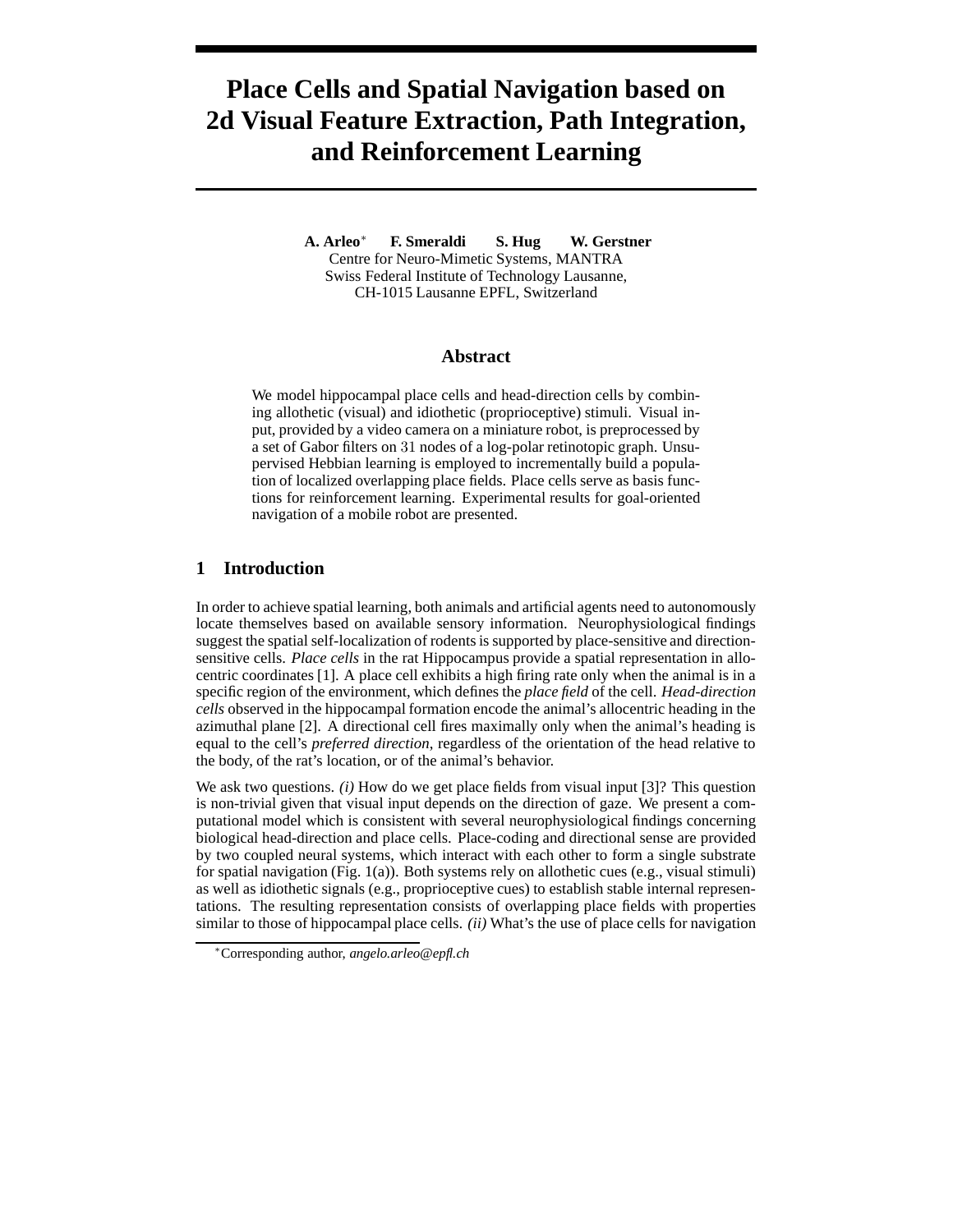

Figure 1: (a) An overview of the entire system. Dark grey areas are involved in space representation, whereas light grey components form the head-direction circuit. Glossary: SnC: hypothetical snapshot cells, sLEC: superficial lateral entorhinal cortex, sMEC: superficial medial entorhinal cortex, DG: dentate gyrus, CA3-CA1: hippocampus proper, NA: nucleus accumbens, VIS: visual bearing cells, CAL: hypothetical calibration cells, HAV: head angular velocity cells, PSC: postsubiculum, ADN: anterodorsal nucleus, LMN: lateral mammillary nuclei. (b) A visual scene acquired by the robot during spatial learning. The image resolution is  $422 \times 316$  pixels. The retinotopic sampling grid (white crosses) is employed to sample visual data by means of Gabor decomposition. Black circles represent maximally responding Gabor filters (the circle radius varies as a function of the filter's spatial frequency).

[1]? We show that a representation by overlapping place fields is a natural "state space" for reinforcement learning. A direct implementation of reinforcement learning on real visual streams would be impossible given the high dimensionality of the visual input space. A place field representation extracts the low-dimensional view manifold on which efficient reinforcement learning is possible.

To validate our model in real task-environment contexts, we have tested it on a Khepera miniature mobile robot. Visual information is supplied by an on-board video camera. Eight infrared sensors provide obstacle detection and measure ambient light. Idiothetic signals are provided by the robot's dead-reckoning system. The experimental setup consists of an open-field square arena of about  $80 \times 80$  cm in a standard laboratory background (Fig. 1(b)).

The vision-based localization problem consists of *(i)* detecting a convenient lowdimensional representation of the continuous high-dimensional input space (images have a resolution of  $422 \times 316$  pixels), *(ii)* learning the mapping function from the visual sensory space to points belonging to this representation. Since our robot moves on a twodimensional space with a camera pointing in the direction of motion, the high-dimensional visual space is not uniformly filled. Rather, all input data points lie on a low-dimensional surface which is embedded in an Euclidean space whose dimensionality is given by the total number of camera pixels. This low-dimensional description of the visual space is referred to as *view manifold* [4].

# **2 Extracting the low-dimensional view manifold**

Hippocampal place fields are determined by a combination of highly-processed multimodal sensory stimuli (e.g., visual, auditory, olfactory, and somatosensory cues) whose mutual relationships code for the animal's location [1]. Nevertheless, experiments on rodents suggest that vision plays an eminent role in determining place cell activity [5]. Here, we focus on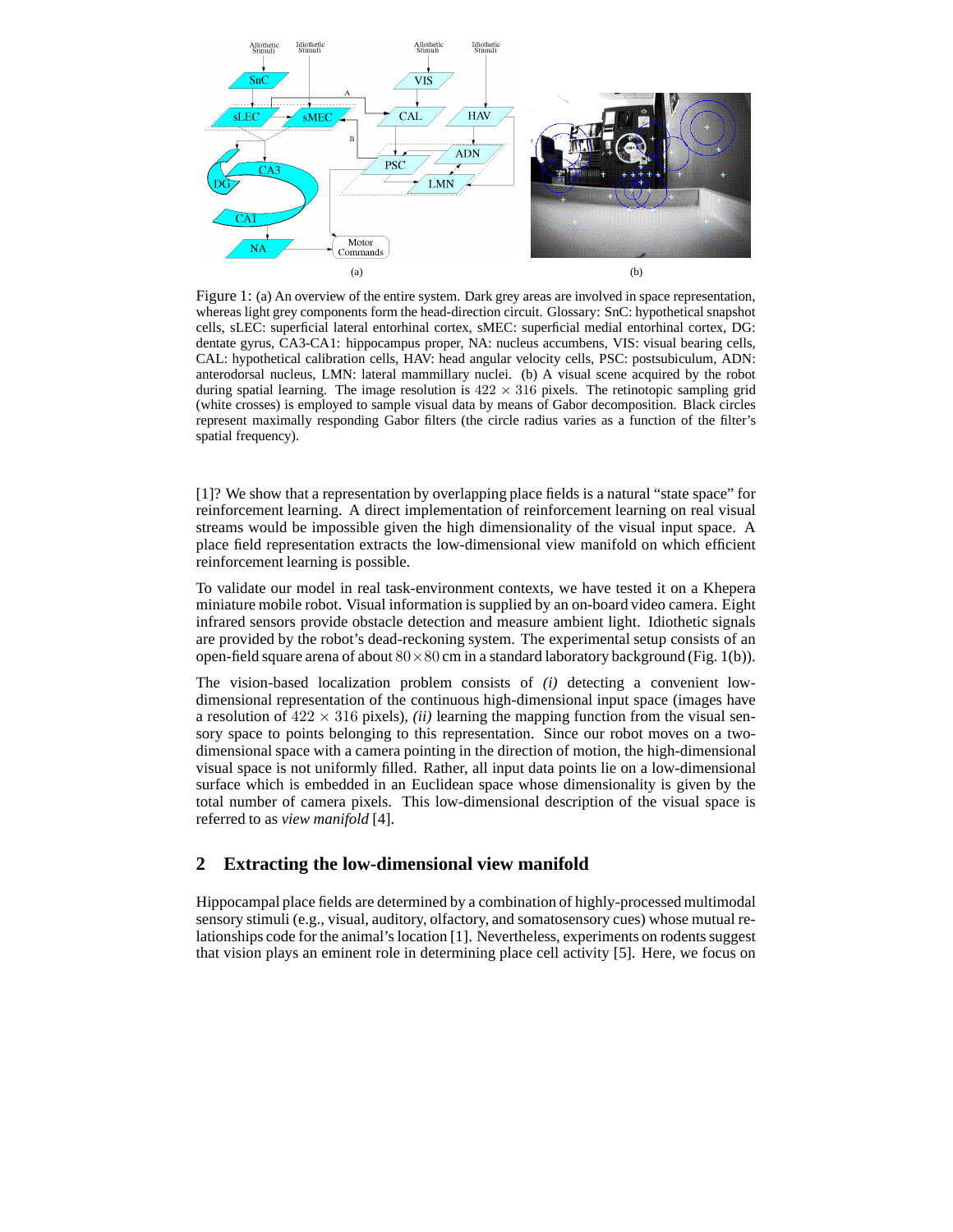the visual pathway, and we propose a processing in four steps.

As a first step, we place a retinotopic sampling grid on the image (Fig.  $1(b)$ ). In total we have 31 grid points with high resolution only in a localized region of the view field (*fovea*), whereas peripheral areas are characterized by a low-resolution vision [6]. At each point of the grid we place 24 Gabor filters with different orientations and amplitudes. Gabor filters [7] provide a suitable mathematical model for biological simple cells [8]. Specifically, we employ a set of *modified Gabor filters* [9]. A modified Gabor filter  $f_i$ , tuned to orientation  $\phi_j$  and angular frequency  $\omega_l = e^{\xi_l}$ , corresponds to a Gaussian in the *Log-polar* frequency plane rather than in the frequency domain itself, and is defined by the Fourier function

$$
\hat{G}(\xi,\phi) = A \cdot e^{-(\xi - \xi_j)^2/2\sigma_{\xi}^2} \cdot e^{-(\phi - \phi_l)^2/2\sigma_{\phi}^2}
$$
\n(1)

where A is a normalization term, and  $(\xi, \phi)$  are coordinates in the Log-polar Fourier plane

$$
(\xi, \phi) = \big(\log \left| \left| \left( \omega_x, \omega_y \right) \right| \right|, \, \arctan(\omega_y/\omega_x) \big) \tag{2}
$$

A key property of the Log-polar reference frame is that translations along  $\phi$  correspond to rotations in the image domain, while translations along  $\xi$  correspond to scaling the image. In our implementation, we build a set of 24 modified Gabor filters,  $\mathcal{F} = \{f_i(\omega_l, \phi_j) | 1 \leq j \leq n \}$  $l \leq 3, 1 \leq j \leq 8$ , obtained by taking 3 angular frequencies  $\omega_1, \omega_2, \omega_3$ , and 8 orientations  $\phi_1, \ldots, \phi_8$ .

As a second step, we take the *magnitude* of the responses of these Gabor filters for detecting visual properties within video streams. While the Gabor filter itself has propertiesrelated to simple cells, the amplitude of the complex response does not depend on the exact position within the receptive field and has therefore properties similar to cortical complex cells. Thus, given an image  $I(x, y)$ , we compute the magnitude of the response of all  $f_i$  filters for each retinal point  $\vec{q}$ 

$$
r_i(\vec{g}) = \left( \left( \sum_{\vec{x}} Re(f_i(\vec{x})) \cdot I(\vec{g} + \vec{x}) \right)^2 + \left( \sum_{\vec{x}} Im(f_i(\vec{x})) \cdot I(\vec{g} + \vec{x}) \right)^2 \right)^{\frac{1}{2}} \tag{3}
$$

where  $\vec{x}$  varies over the area occupied by the filter  $f_i$  in the spatial domain.

The third step within the visual pathway of our model, consists of interpreting visual cues by means of neural activity. We take a population of hypothetical snapshot cells (SnC in Fig.  $1(a)$ ) one synapse downstream from the Gabor filter layer. Let k be an index over all K filters forming the retinotopic grid. Given a new image I, a snapshot cell  $s \in$  SnC is created which receives afferents from all  $f_k$  filters. Connections from filters  $f_k$  to cell s are initialized according to  $w_{sk} = r_k$ ,  $\forall k \in K$ . If, at a later point, the robot sees an image I', the firing activity  $r_s$  of cell  $s \in$  SnC is computed by

$$
r_s = e^{-\left(\frac{1}{K}\sum_{k}|r_k - w_{sk}|\right)^2/2\sigma^2} \tag{4}
$$

where  $r_k$  are the Gabor filter responses to image  $I'$ . Eq. 4 defines a radial basis function in the filter space that measures the similarity of the current image to the image stored in the weights  $w_{sk}$ . The width  $\sigma$  determines the discrimination capacity of the system for visual scene recognition.

As final step, we apply unsupervised Hebbian learning to achieve spatial coding one synapse downstream from the SnC layer (sLEC in Fig. 1(a)). Indeed, the snapshot cell activity  $r<sub>s</sub>$  defined in Eq. 4 depends on the robot's gaze direction, and does not code for a spatial location. In order to collect information from several gaze directions, the robot takes four snapshots corresponding to north, east, south, and west views at each location visited during exploration. To do this, it relies on the allocentric compass information provided by the directional system [2, 10]. For each visited location the robot creates four SnC snapshot cells, which are bound together to form a place cell in the sLEC layer. Thus, sLEC cell activity depends on a combination of several visual cues, which results in non-directional place fields (Fig. 2(a)) [11].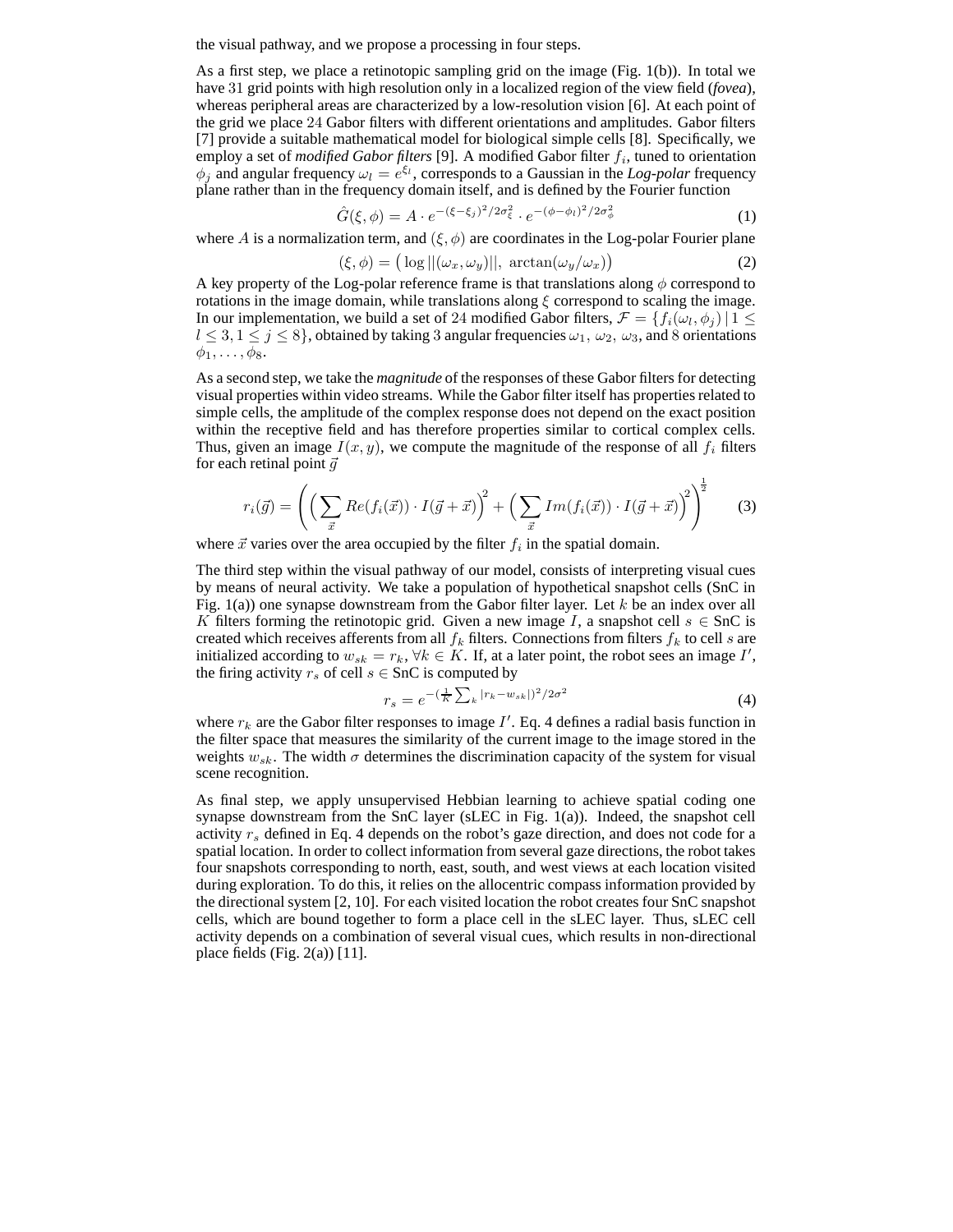

Figure 2: (a) A sample of spatial receptive field for a sLEC cell in our model. The lighter a region, the higher the cell's firing rate when the robot is in that region of the arena. (b) A typical place field in the CA3-CA1 layer of the model.

# **3 Hippocampal CA1-CA3 place field representation**

When relying on visual data only, the state space representation encoded by place cells does not fulfill the Markov hypothesis [12]. Indeed, distinct areas of the environment may provide identical visual cues and lead to singularities in the view manifold (*sensory input aliasing*). We employ idiothetic signals along with visual information in order to remove such singularities and solve the hidden-state problem. An extra-hippocampal path integrator drives Gaussian-tuned neurons modeling self-motion information (sMEC in Fig. 1(a)). A fundamental contribution to build the sMEC idiothetic space representation comes from head-direction cells (projection B in Fig. 1(a)). As the robot moves, sMEC cell activity changes according to self-motion signals and to the current heading of the robot as estimated by the directional system. The firing activity  $r_m$  of a cell  $m \in sMEC$  is given by  $r_m = \exp(-(s_{dr} - \vec{s}_m)^2/2\sigma^2)$ , where  $\vec{s}_{dr}$  is the robot's current position estimated by dead-reckoning,  $\vec{s}_m$  is the center of the receptive field of cell m, and  $\sigma$  is the width of the Gaussian field.

Allothetic and idiothetic representations (i.e., sLEC and sMEC place field representations, respectively) converge onto CA3-CA1 regions to form a stable spatial representation (Fig. 1(a)). On the one hand, unreliable visual data are compensated for by means of path integration. On the other hand, reliable visual information can calibrate the path integrator system and maintain the dead-reckoning error bounded over time. Correlational learning is applied to combine visual cues and path integration over time. CA3-CA1 cells are recruited incrementally as exploration proceeds. For each new location, connections are established from all simultaneously active cells in sLEC and sMEC to newly recruited CA3-CA1 cells. Then, during the agent-environment interaction, Hebbian learning is applied to update the efficacy of the efferents from sLEC and sMEC to the hippocampus proper [11].

After learning, the CA3-CA1 space representation consists of a population of localized overlapping place fields (Fig. 2(b)) covering the two-dimensional workspace densely. Fig. 3(a) shows an example of distribution of CA3-CA1 place cells after learning. In this experiment, the robot, starting from an empty population, recruited about 1000 CA3-CA1 place cells.

In order to interpret the information represented by the ensemble CA3-CA1 pattern of activity, we employ *population vector coding* [13, 14]. Let  $\vec{s}$  be the unknown robot's location,  $r_i(\vec{s})$  the firing activity of a CA3-CA1 place cell i, and  $\vec{s}_i$  the center of its place field. The population vector  $\vec{p}$  is given by the center of mass of the network activity:  $\vec{p} = \sum_i \vec{s}_i r_i(\vec{s}) / \sum_i r_i(\vec{s})$ . The approximation  $\vec{p} \approx \vec{s}$  is good for large neural populations covering the environment densely and uniformly [15]. In Fig. 3(a) the center of mass coding for the robot's location is represented by the black cross.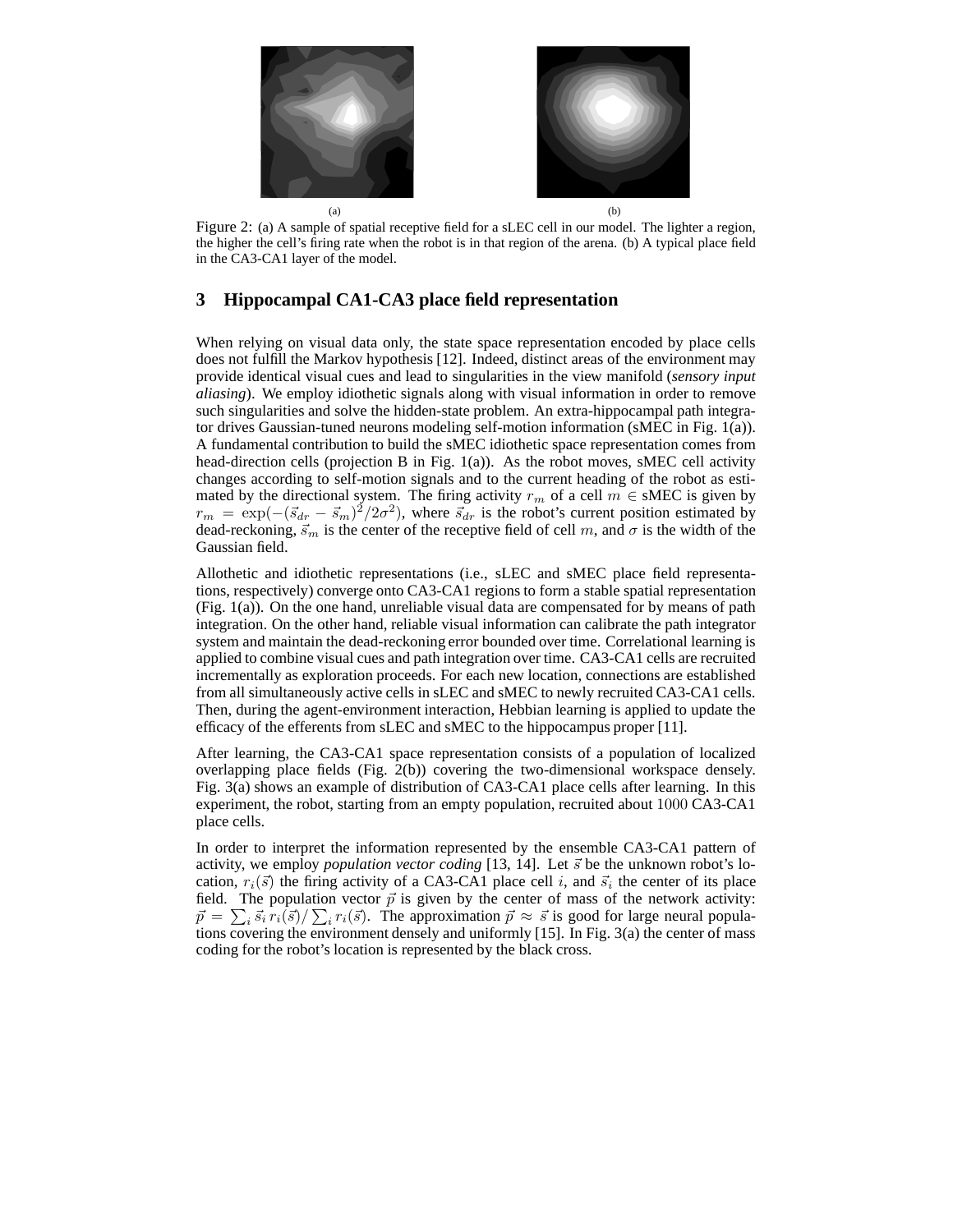

Figure 3: (a) The ensemble activity of approximately 1000 CA3-CA1 place cells created by the robot during spatial learning. Each dot is the center of a CA3-CA1 place cell. The lighter a cell, the higher its firing rate. The black cross is the center of mass of the ensemble activity. (b) Vector field representation of a navigational map learned after 5 trials. The target area (about 2.5 times the area occupied by the robot) is the upper-left corner of the arena.

# **4 Action learning: Goal-oriented navigation**

The above spatial model enables the robot to localize itself within the environment. To support cognitive spatial behavior [1], the hippocampal circuit must also allow the robot to learn navigational maps autonomously. Our CA3-CA1 population provides an *incrementally learned coarse coding representation* suitable for applying reinforcement learning for continuous high-dimensional state spaces. Learning an action-value function over a continuous location space endows the system with spatial generalization capabilities.

We apply a  $Q(\lambda)$  learning scheme [16] to build navigational maps [17, 18]. The overlapping localized CA3-CA1 place fields provide a natural set of basis functions that can be used to learn a parameterized form of the  $Q(\lambda)$  function [19]. Note that we do not have to choose parameters like width and location of the basis functions. Rather, the basis functions are created automatically by unsupervised learning. Our representation also solves the problem of ambiguous input or partially hidden states [12], therefore the current state is fully known to the system and reinforcement learning can be applied in a straightforward manner.

Let  $r_i$  denote the activation of a CA3-CA1 place cell i. Each state  $\vec{s}$  is encoded by the ensemble place cell activity vector  $\vec{r}(\vec{s}) = (r_1(\vec{s}), r_2(\vec{s}), \dots, r_n(\vec{s}))$ , where *n* is the number of created place cells. The state-action value function  $Q_w(\vec{s}, a)$  is of the form

$$
Q_w(\vec{s}, a) = (\vec{w}^a)^T \vec{r}(\vec{s}) = \sum_{i=1}^n w_i^a r_i(\vec{s})
$$
\n(5)

where  $\vec{s}$ , a is the state-action pair, and  $\vec{w}^a = (w_1^a, \dots, w_n^a)$  is an adjustable parameter vector. The learning task consists of updating the weight vector  $\vec{w}^a$  to approximate the optimal function  $Q_w^*(\vec{s}, a)$ . The state-value prediction error is defined by

$$
\delta_t = R_{t+1} + \gamma \max_a Q_t(\vec{s}_{t+1}, a) - Q_t(\vec{s}_t, a_t)
$$
\n
$$
\tag{6}
$$

where  $R_{t+1}$  is the immediate reward, and  $0 \leq \gamma \leq 1$  is a constant discounting factor. At each time step the weight vector  $\vec{w}^a$  changes according to

$$
\vec{w}_{t+1}^a = \vec{w}_t^a + \alpha \delta_t \vec{e}_t \tag{7}
$$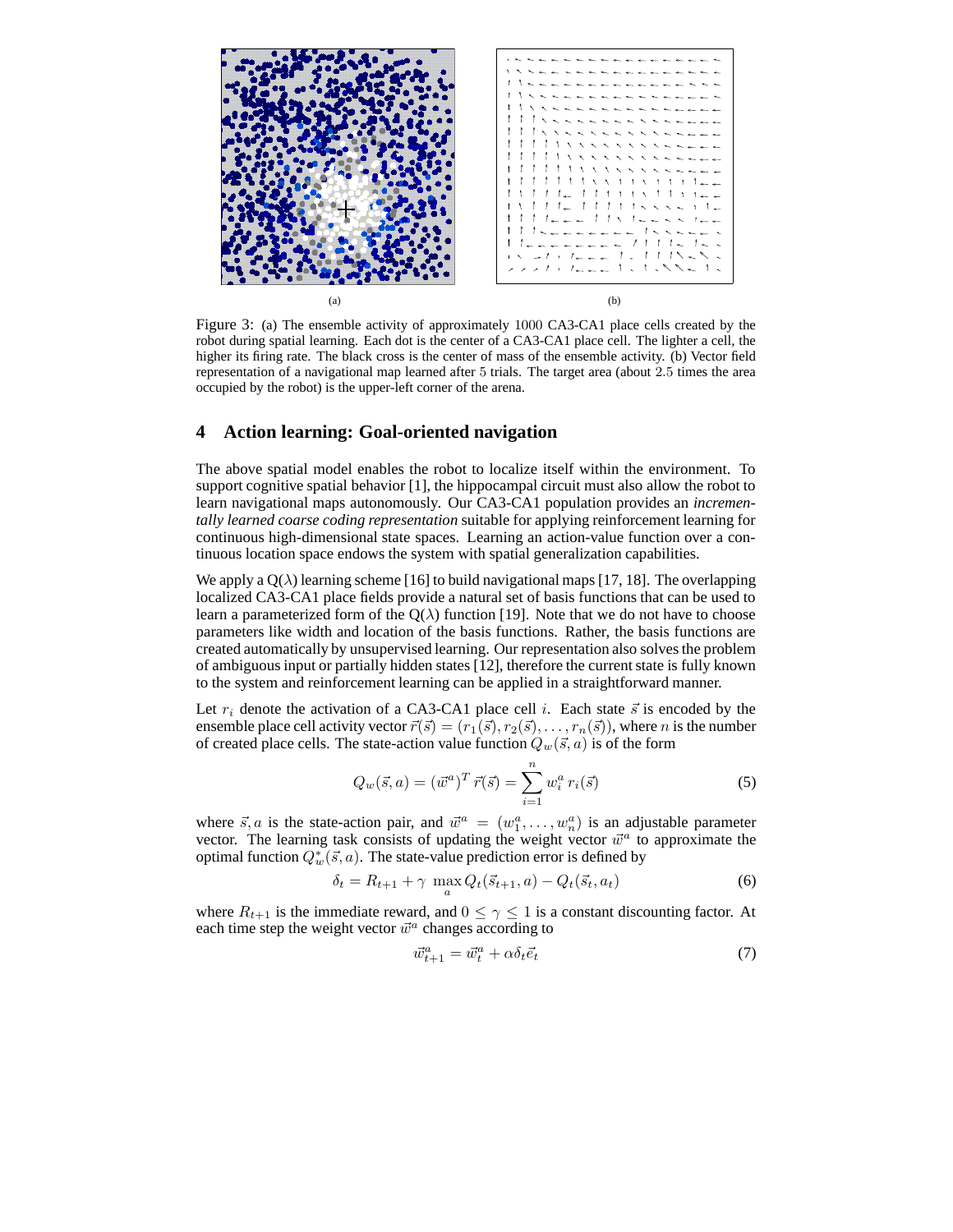

Figure 4: Two samples of learned navigational maps. The obstacle (dark grey object) is "transparent" with respect to vision, while it is detectable by the robot's infrared sensors. (a) The map learned by the robot after 20 training paths. (b) The map learned by the robot after 80 training trials.

where  $0 \le \alpha \le 1$  is a constant learning rate parameter, and  $\vec{e}_t$  is the eligibility trace vector. During learning, the exploitation-exploration trade-off is determined by an  $\epsilon$ -greedy policy, with  $0 \leq \epsilon \leq 1$ . As a consequence, at each step t the agent might either behave greedily (*exploitation*) with probability  $1 - \epsilon$ , by selecting the best action  $a_t^*$  with respect to the Q-value functions,  $a_t^* = \text{argmax}_a Q_t(\vec{s_t}, a)$ , or resort to uniform random action selection (*exploration*) with probability equal to  $\epsilon$ .

The update of the eligibility trace depends on whether the robot selects an exploratory or an exploiting action. Specifically, the vector  $\vec{e}_t$  changes according to (we start with  $\vec{e}_0 = 0$ )

$$
\vec{e}_t = \vec{r}(\vec{s}_t) + \begin{cases} \gamma \lambda \vec{e}_{t-1} & \text{if exploiting} \\ 0 & \text{if exploring} \end{cases}
$$
 (8)

where  $0 \leq \lambda \leq 1$  is a trace-decay parameter [19], and  $\vec{r}(\vec{s}_t)$  is the CA3-CA1 vector activity.

Learning consists of a sequence of training paths starting at random positions and determined by the  $\epsilon$ -greedy policy. When the robot reaches the target, a new training path begins at a new random location. Fig. 3(b) shows an example of navigational map learned after 5 training trials. Fig. 4 shows some results obtained by adding an obstacle within the arena after the place field representation has been learned. Map of Fig. 4(a) has been learned after 20 training paths. It contains proper goal-oriented information, whereas it does not provide obstacle avoidance accurately<sup>1</sup>. Fig. 4(b) displays a navigational map learned by the robot after 80 training paths. Due to longer training, the map provides both appropriate goal-oriented and obstacle avoidance behavior. The vector field representations of Figs. 3(b) and 4 have been obtained by rastering uniformly over the environment. Many of sampled locations were not visited by the robot during training, which confirms the generalization capabilities of the method. That is, the robot was able to associate appropriate goal-oriented actions to never experienced spatial positions.

Reinforcement learning takes long training time when applied directly on high-dimensional input spaces [19]. We have shown that by means of an appropriate state space representation, based on localized overlapping place fields, the robot can learn goal-oriented behavior after only 5 training trials (without obstacles). This is similar to the escape platform learning time of rats in Morris water-maze [20].

<sup>&</sup>lt;sup>1</sup>Note that this does not really impair the robot's goal-oriented behavior, since obstacle avoidance is supported by a low-level reactive module driven by infrared sensors.